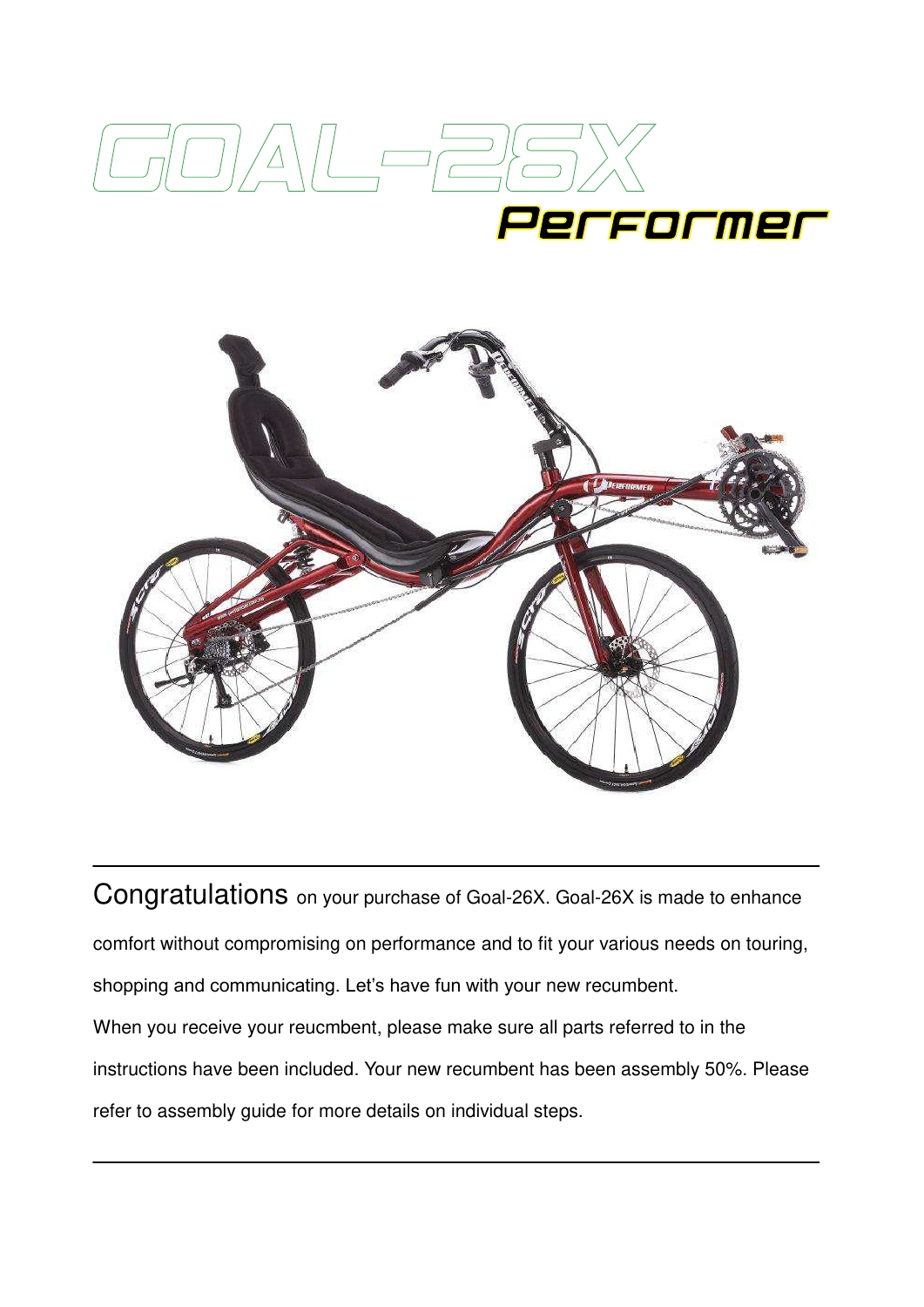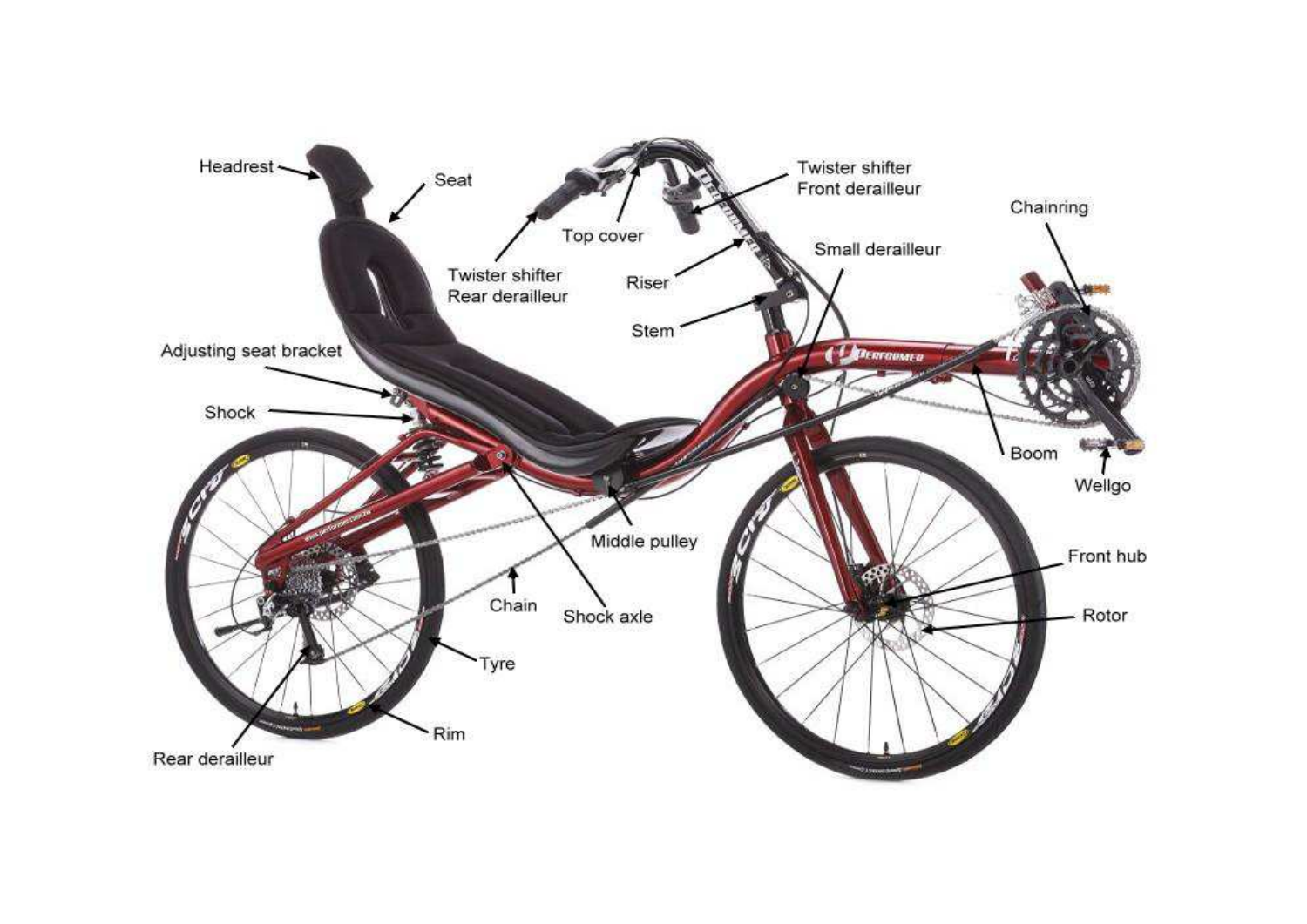## **Goal-X parts in the carton**



| Quick release | Cable housing   | Pedal  | Rubber     |
|---------------|-----------------|--------|------------|
|               |                 | wellgo |            |
| Reflector     | Tool            | Chain  | Brake wire |
|               |                 |        |            |
| Shifter wire  | Rear derailleur |        |            |
|               |                 |        |            |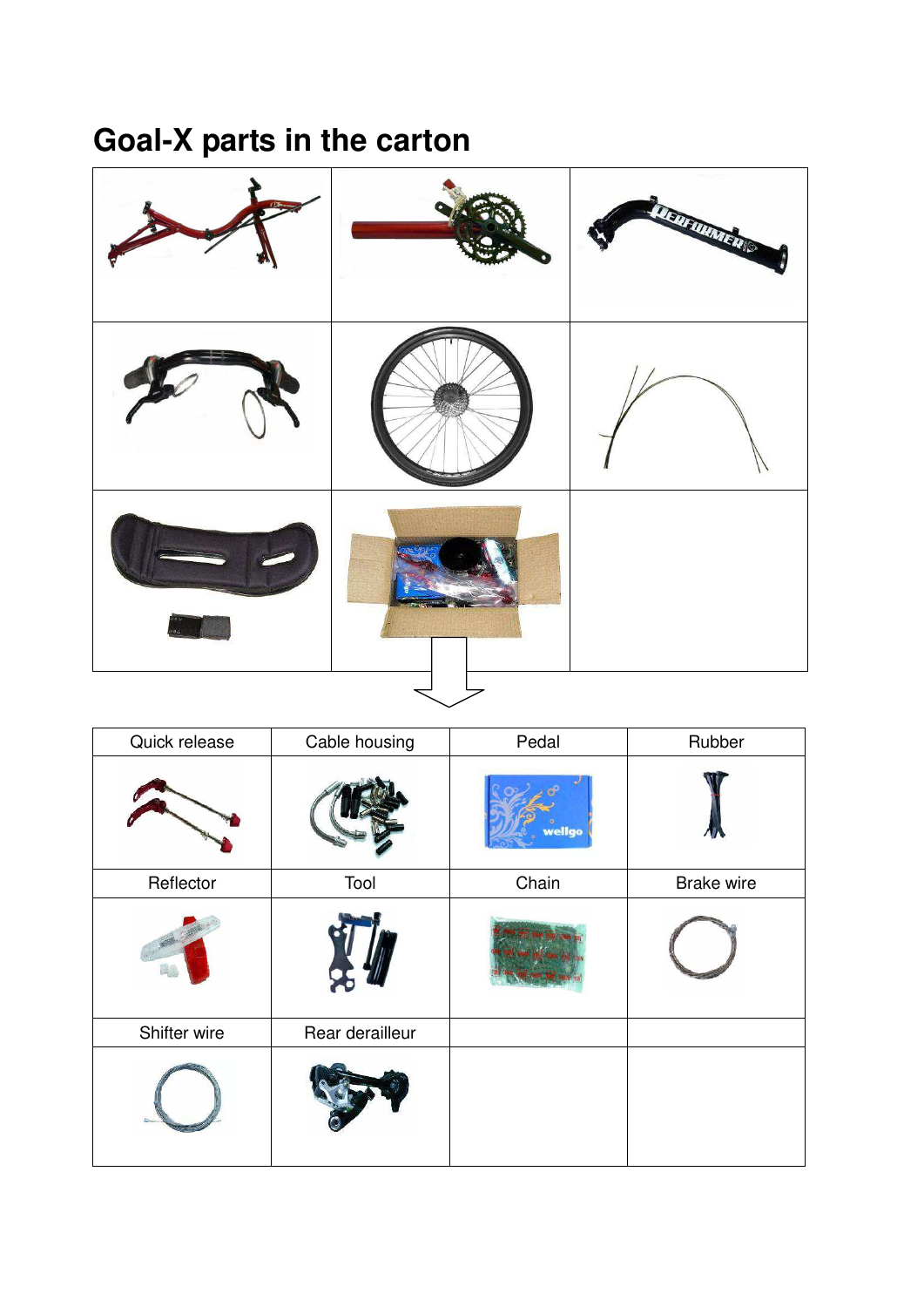|  | J WERFORMER |
|--|-------------|
|  |             |

## **Table of content**

| 14 |
|----|
|    |
|    |

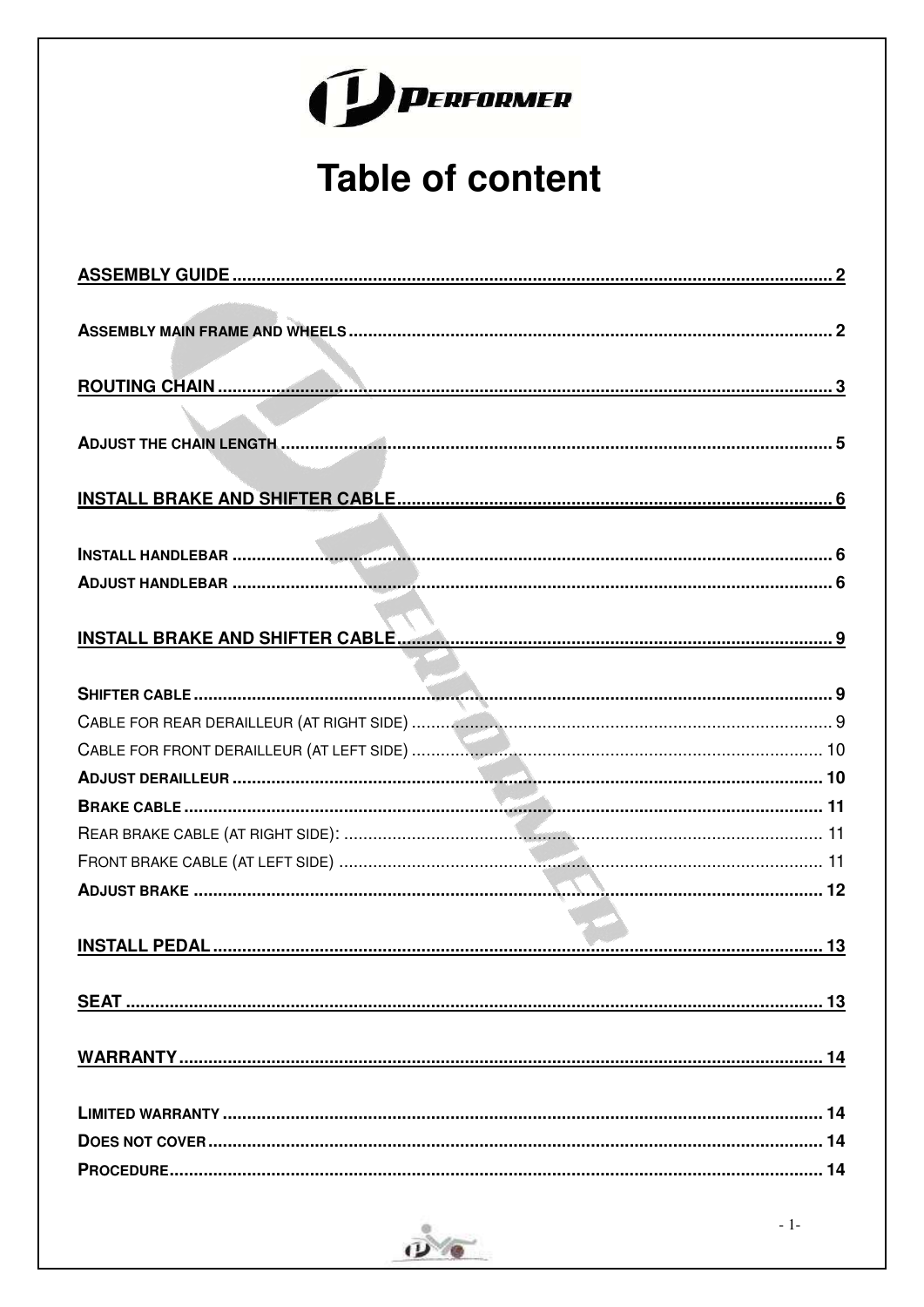

# <span id="page-4-0"></span>**Assembly guide**

## <span id="page-4-1"></span>**Assembly main frame and wheels**

- **1.** Install rear derailleur (pic 1)
- **2.** Install rear wheels on the main frame by rotating the quick release on rear wheel (pic 2)
- **3.** Install front wheels on the main frame by rotating the quick release on front wheel (pic 3)
- **4.** It is better to adjust rear derailleur first. Press derailleur leg inward. The leg needs to be parallel to the biggest sprocket

Note: The spare paint on the fork dropout will lead to the difficulty of installing wheel. Please clean paint out when it happen.



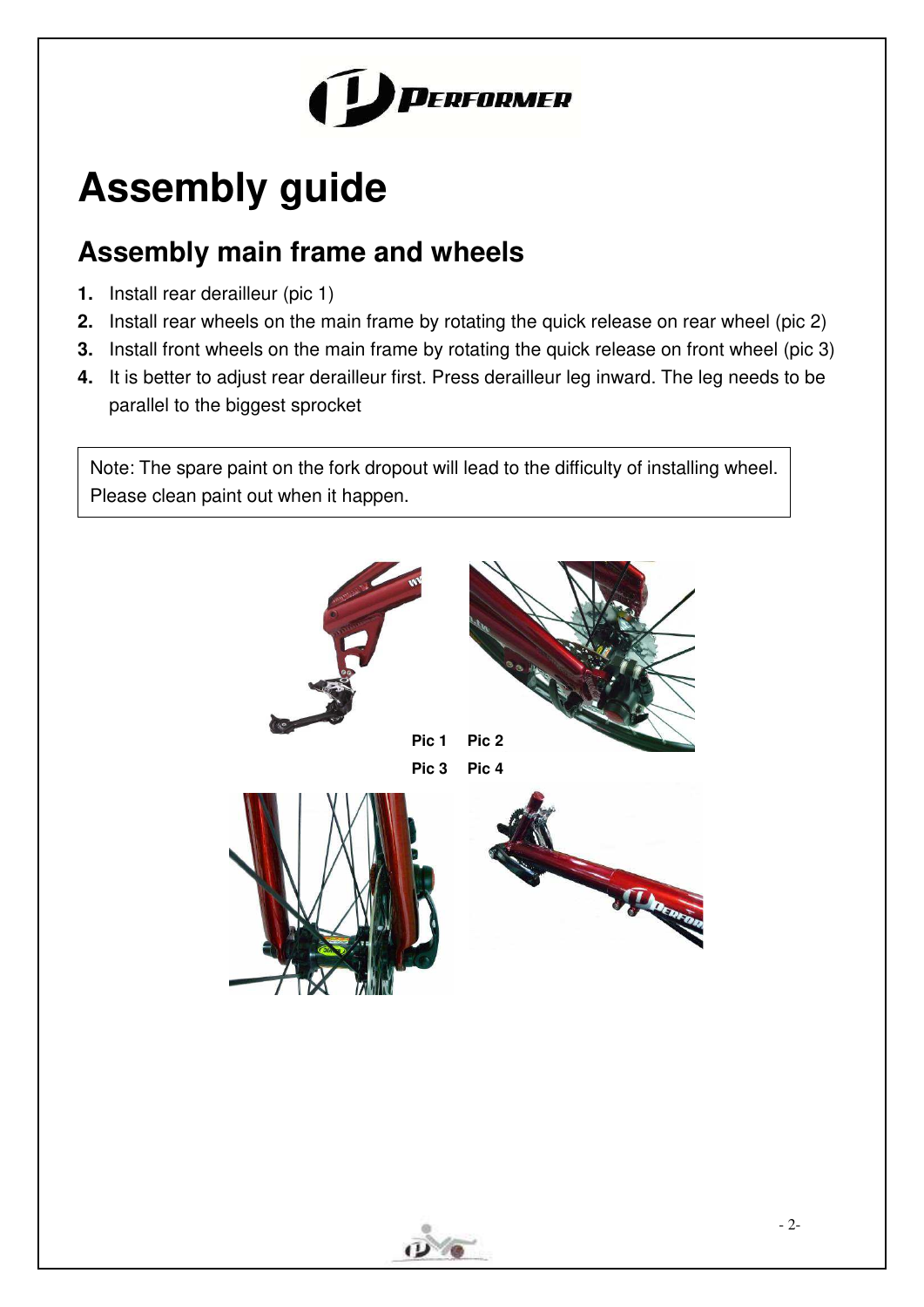

# <span id="page-5-0"></span>**Routing chain**

Normally, our recumbent is suitable for people with 165cm~195cm tall. As a result, we always make our front boom long enough to fit various peoples' height. Some people need to cut boom shorter to find suitable position.

Insert front boom to main frame then sit on seat and step vertically on pedal and move front boom in or out to adjust a comfortable leg length. No matter you decide to cut the boom or not, make sure the crank leg never touch the wheel when turning. If touched, that means the boom is too further in. Please move backward. When the boom can not be inserted further in frame tube and it is still far for your leg to reach pedal, you need to cut is shorter. When cutting the boom, don't forget to the reserve extra 10cm more on the boom to clamp in the frame. Once you find out a proper leg length, tighten front boom. (pic 5)



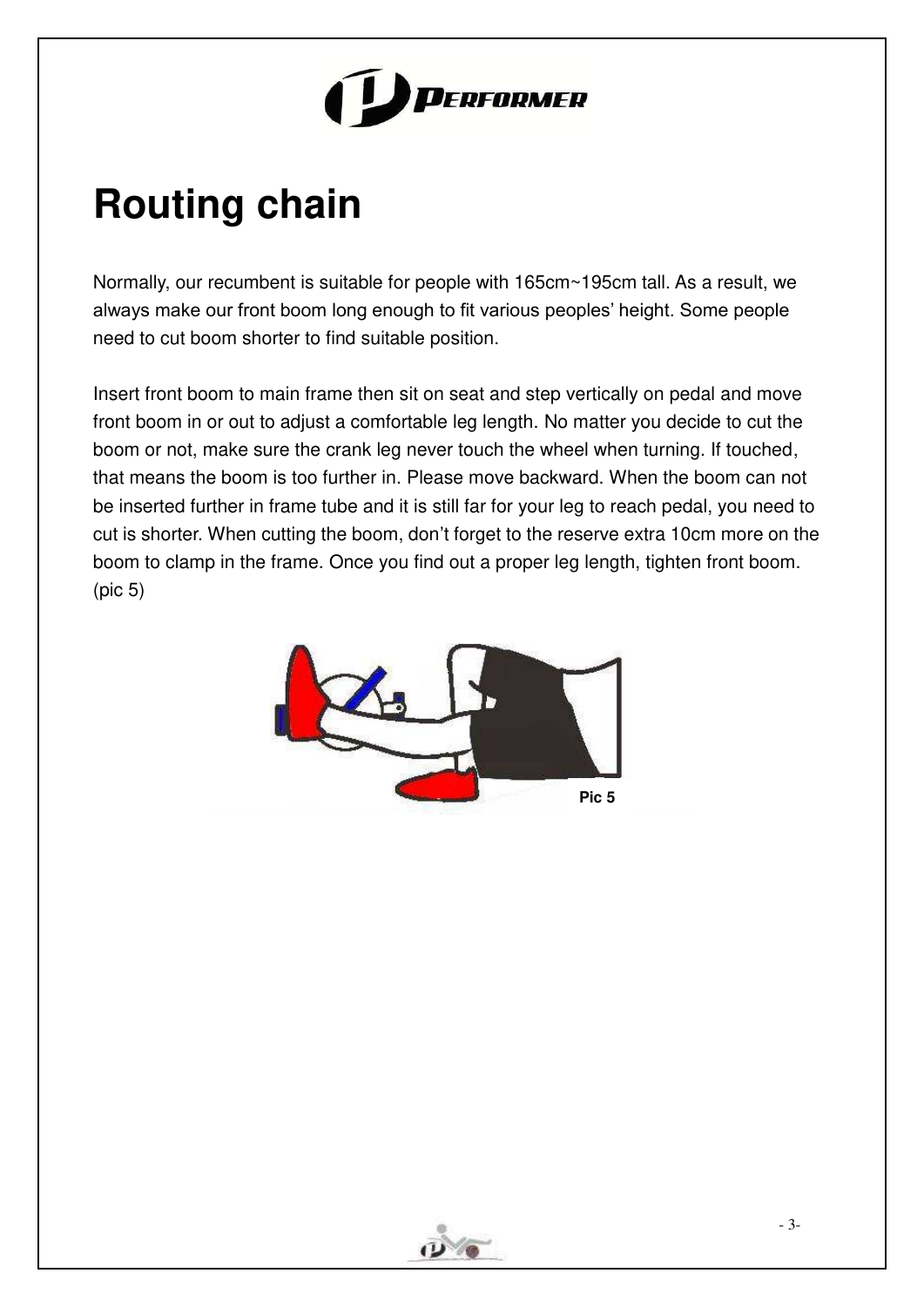

- **1.** Attaching the chain through the front derailleur cage (pic 6)
- **2.** Run through the upper chain tube
- **3.** Under big pulley and over the sprockets and down through rear derailleur (pic 7/8)
- **4.** For Goal 26X: Put the rest of chain above small pulley and through the lower tube. For Goal X: Put the rest of chain through the lower tube.
- **5.** Please don't cut or link the chain unless you find out the proper chain length. (Please refer to adjust chain length)



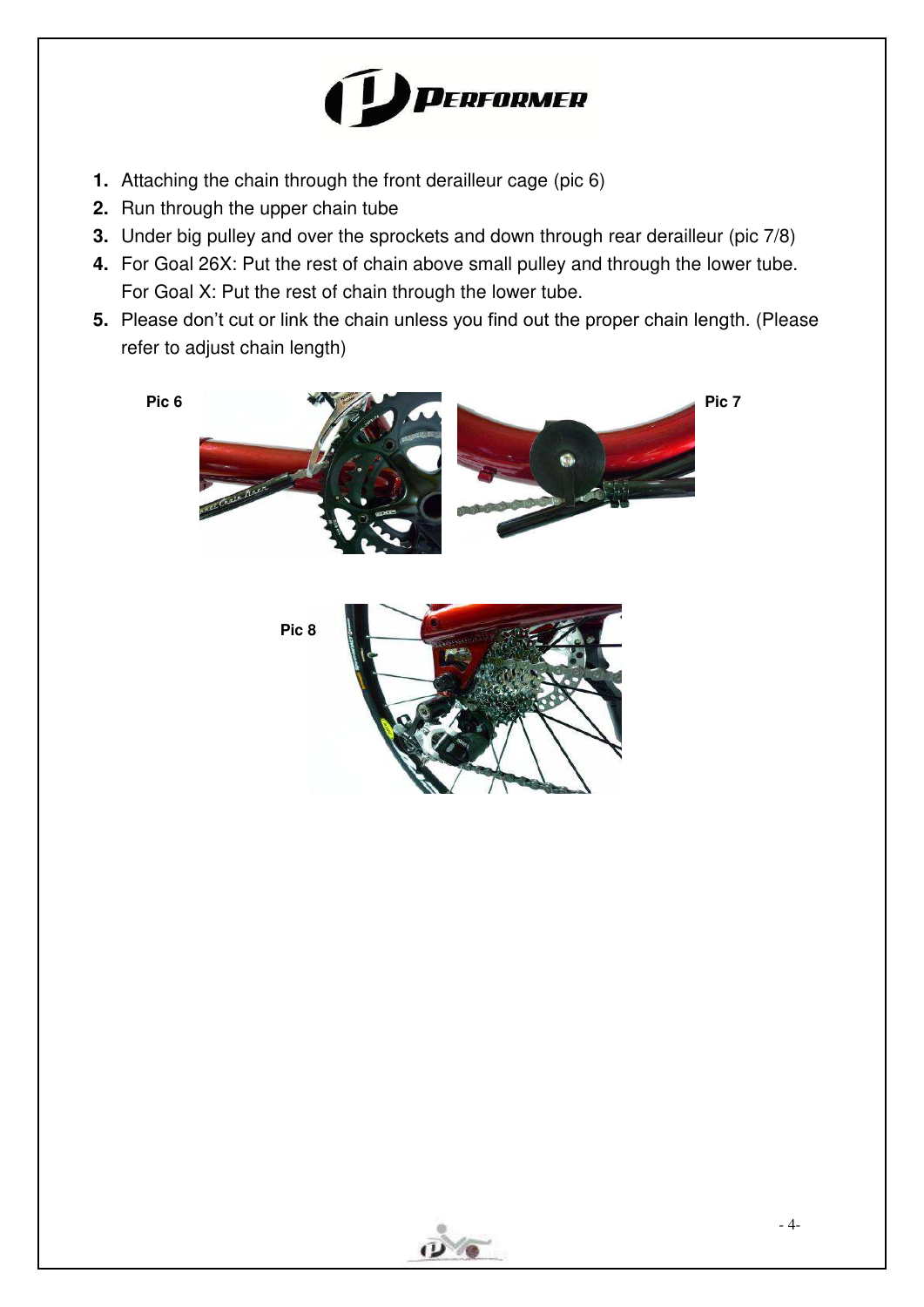

## **Adjust the chain length**

The proper chain length is determined by the sitting place of rear derailleur (pic 9). When the derailleur cage is sitting too high, the chain is too long (pic 10). On the other hand, the chain is too short



- **1.** Shift onto the smallest chainring in the front and shift down to the smallest cog in the rear
- **2.** Pull the chain taut until the rear derailleur is extended like pic 9
- **3.** Check the sitting place of rear derailleur
- **4.** Use the master link to hold the chain together

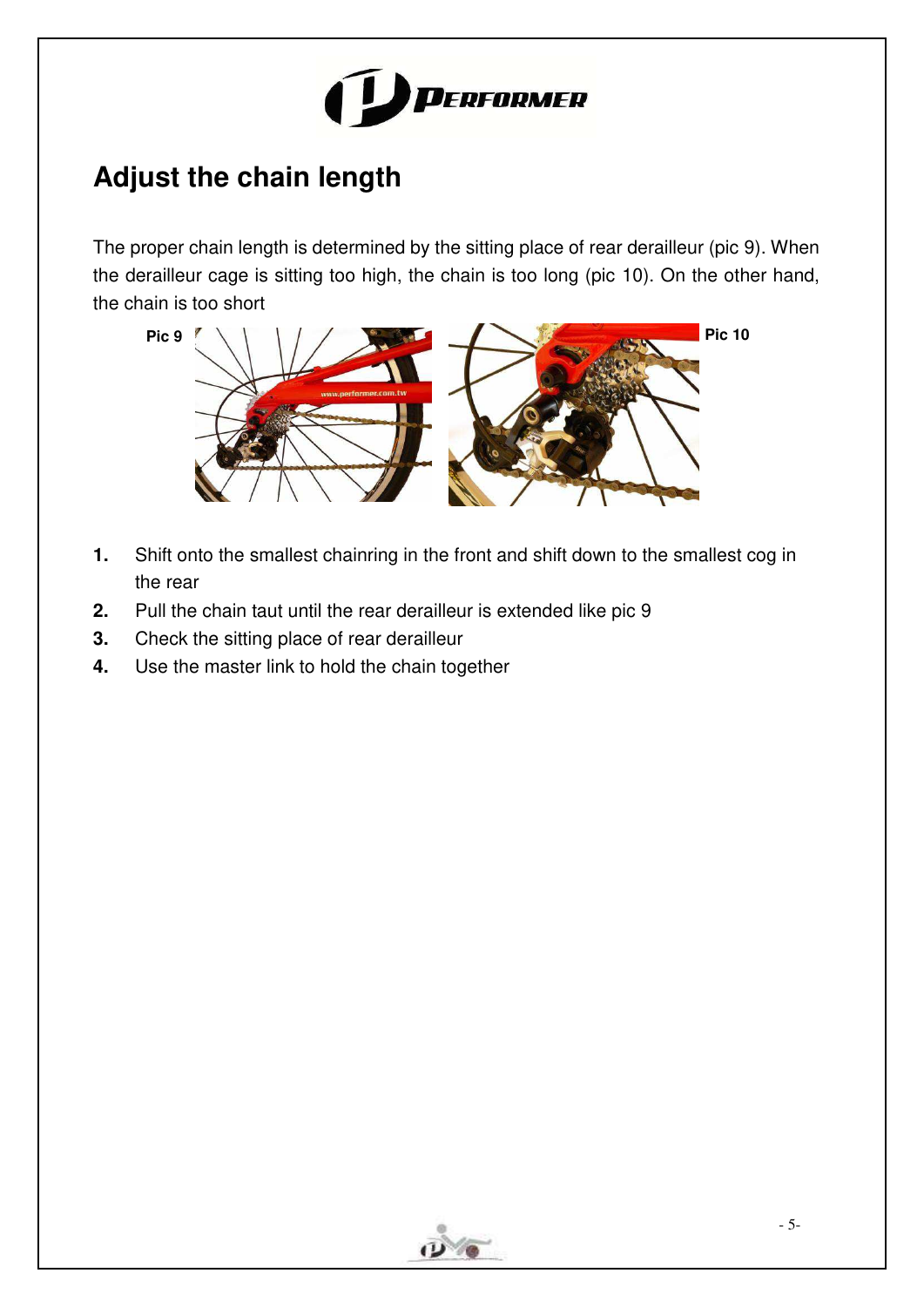

# <span id="page-8-0"></span>**Install Brake and shifter cable**

### <span id="page-8-1"></span>**Install handlebar**

There are two handlebar options for Goal suspension recumbent. OSS and USS.

### **OSS Handlebar**

- **1.** Place the Riser on the stem and tighten riser clamp (pic 11)
- **2.** Align the riser to the front wheel
- **3.** If the stem doesn't align to the front wheel, please adjust stem by loosing stem axle.
- **4.** After alignment, tighten stem
- **5.** Remove top cover from riser, place handlebar and tighten top cover (pic 12)





### <span id="page-8-2"></span>**USS Handlebar**

- **1.** Remove top cover from extension holder on the fork , place handlebar and tighten top cover
- **2.** Align the fork to the front wheel
- **3.** After alignment, tighten stem



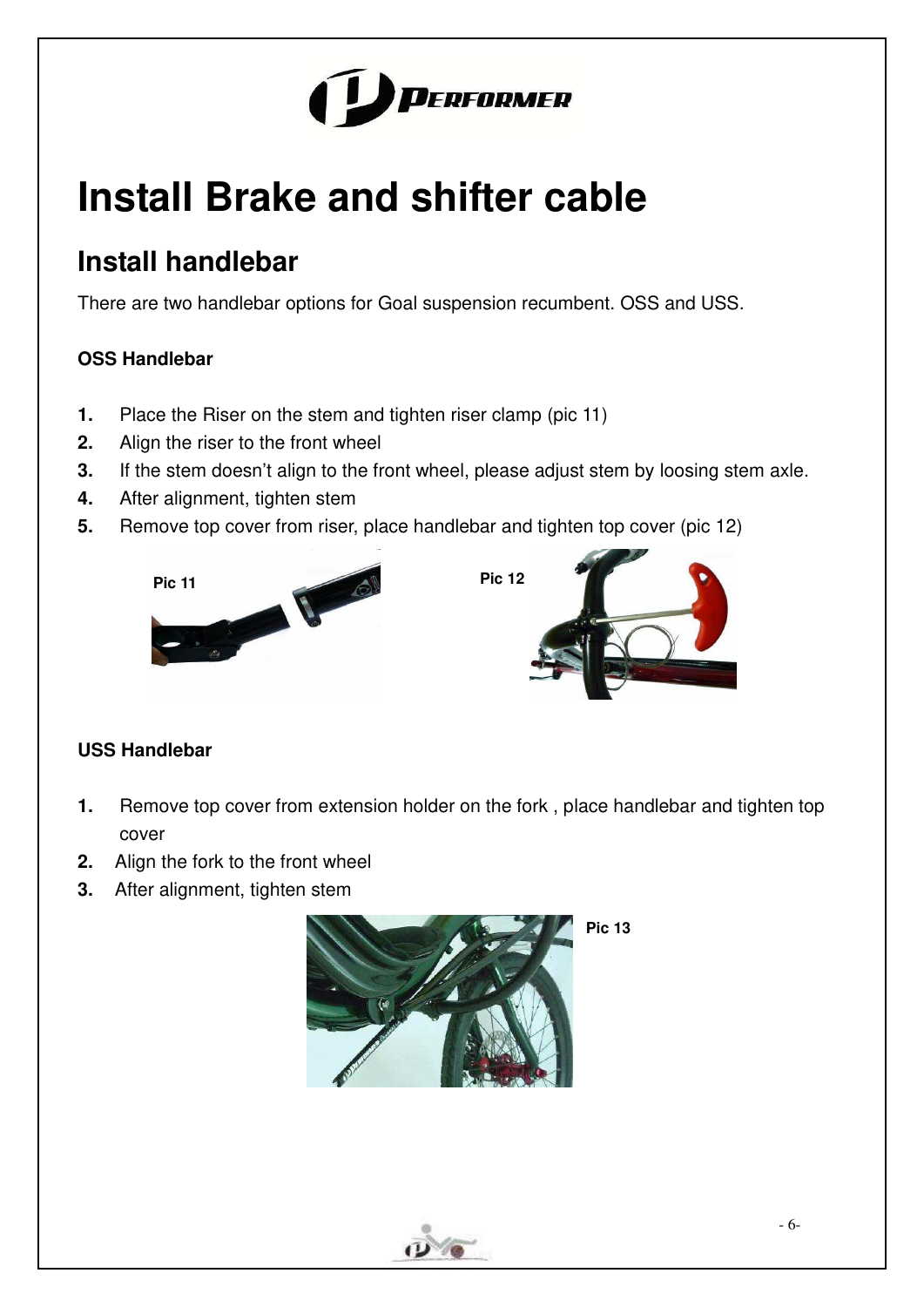

## **Adjust OSS handlebar**

### **By adjusting stem**

To adjust the angle of handlebar, push the raiser forward and turn the backstop screw in or out. The backstop screw is close to the stem axle. Turing bolt in and out to let handlebar fold further back or up. Don't turn the screw out so far which will touch the top of stem when folded back.

#### **By spacer**

If the handlebar is too high to hold after you screw in so far. Please take apart the stem first then take out spacers from fork. There are 2~4 spacers with 1cm in width. The more spacer you take off the lower handlebar is. Most riders only need to take 2 spacers off and adjust the backstop screw. Please note that the handlebar should not touch your knees while riding. Afterward, install the stem and extra spacer you took off then tighten it.

#### **By fork**

If you want to cut fork shorter, the cutting distance is based on 1cm (spacer width) and it's multiple. You can contact with your local bike shop to cut for you, if you are not familiar with doing that.

#### **By Cutting riser**

In case you are still not comfortable with handlebar position, you can cut the raiser shorter.

- **1.** Remove shifter and brake cable
- **2.** Remove the top cap.
- **3.** Loosen the riser clamp.
- **4.** Take off riser from steer tube
- **5.** Pull out riser
- **6.** Cut the riser to the desired length.
- **7.** Reassemble.

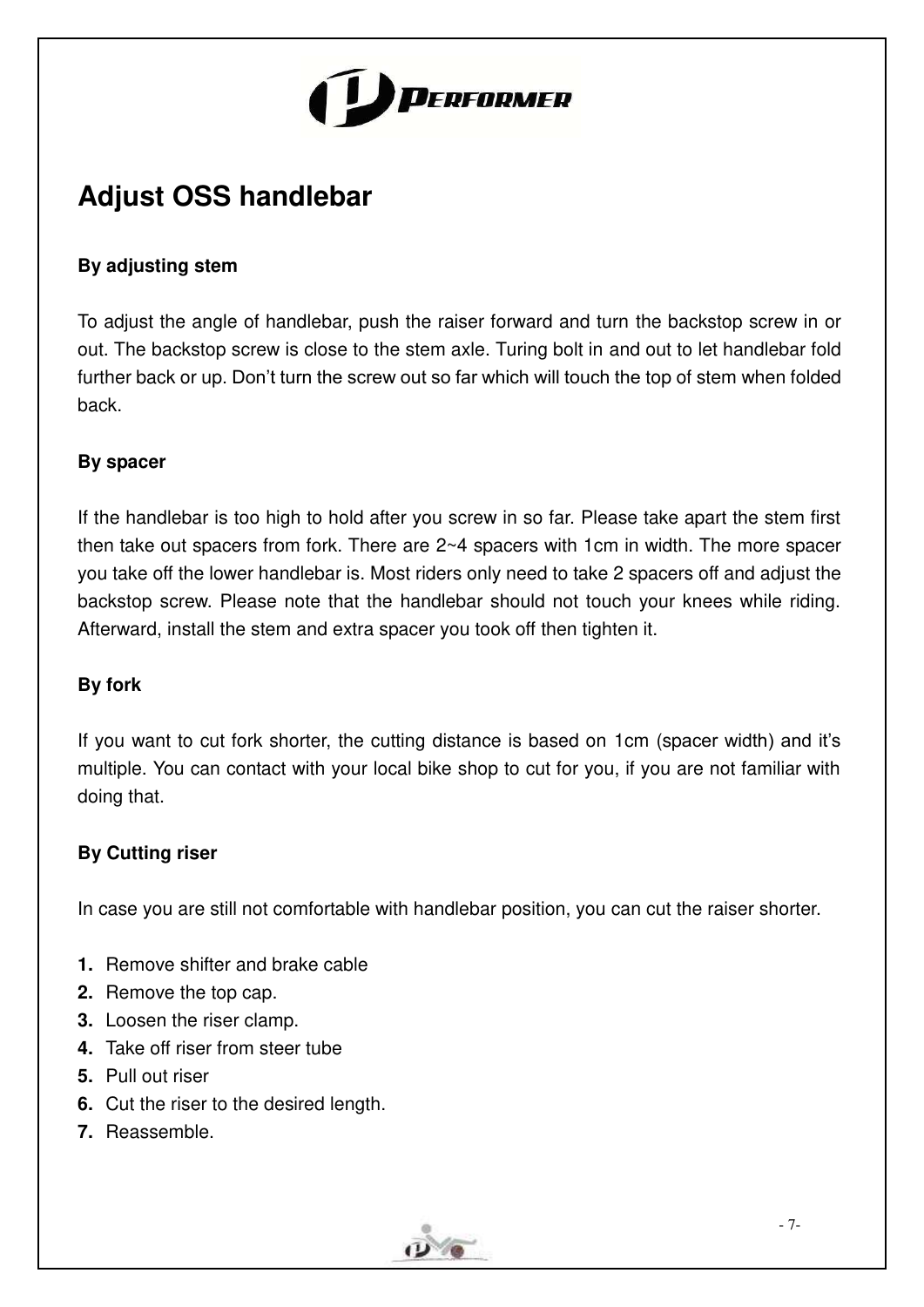

## **Adjust USS handlebar**

Loosen the screws of the handlebar clamping and turn the handlebar to your favorite position. Most riders are comfortable with a 45° angle. Make sure the stem clamps in the middle tightly.

After handlebar adjusting, please re-thread brake and shifter cable to avoid sharp turns.

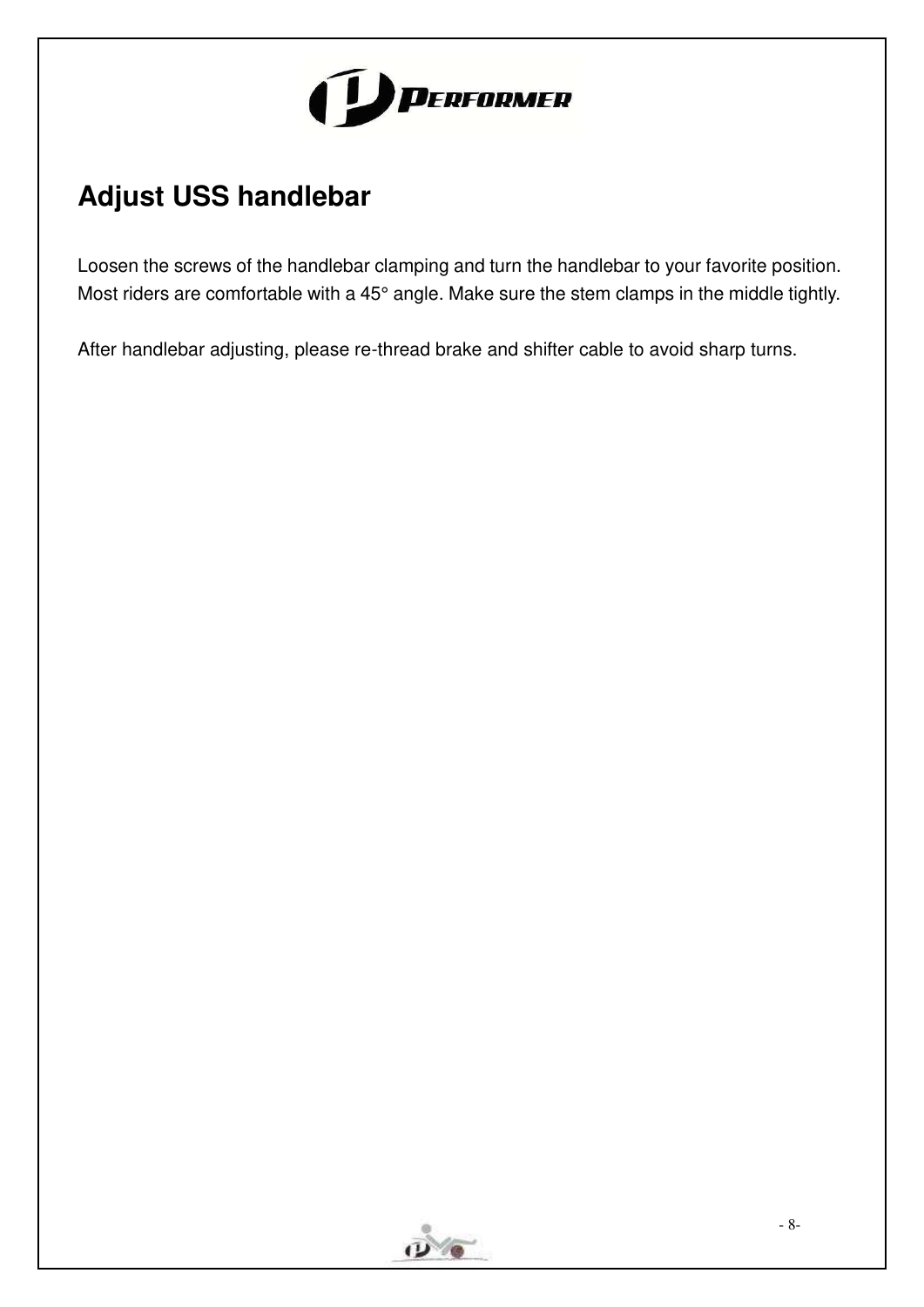

# <span id="page-11-0"></span>**Install Brake and shifter cable**

The routing way is not important, while sharp bends are avoided.

If your hand shifter is twister, it has been installed on handlebar and been threaded shifter wire. As for bar-end shifter, please slide the shifter wire into the small hole of bar-end shifter first. Cable guides are on the front boom, rear chain stay or under the frame.

## <span id="page-11-1"></span>**Shifter cable**

### <span id="page-11-2"></span>**Cable for rear derailleur (at right side)**

- **1.** String shifter wire into cable
- **2.** Tuck cable into cable guide (pic14)
- **3.** Thread shifter cable into rear derailleur, pull tightly and seal the end (pic 15/16)
- **4.** Check the cable between the cable stop and derailleur, which shouldn't be slack

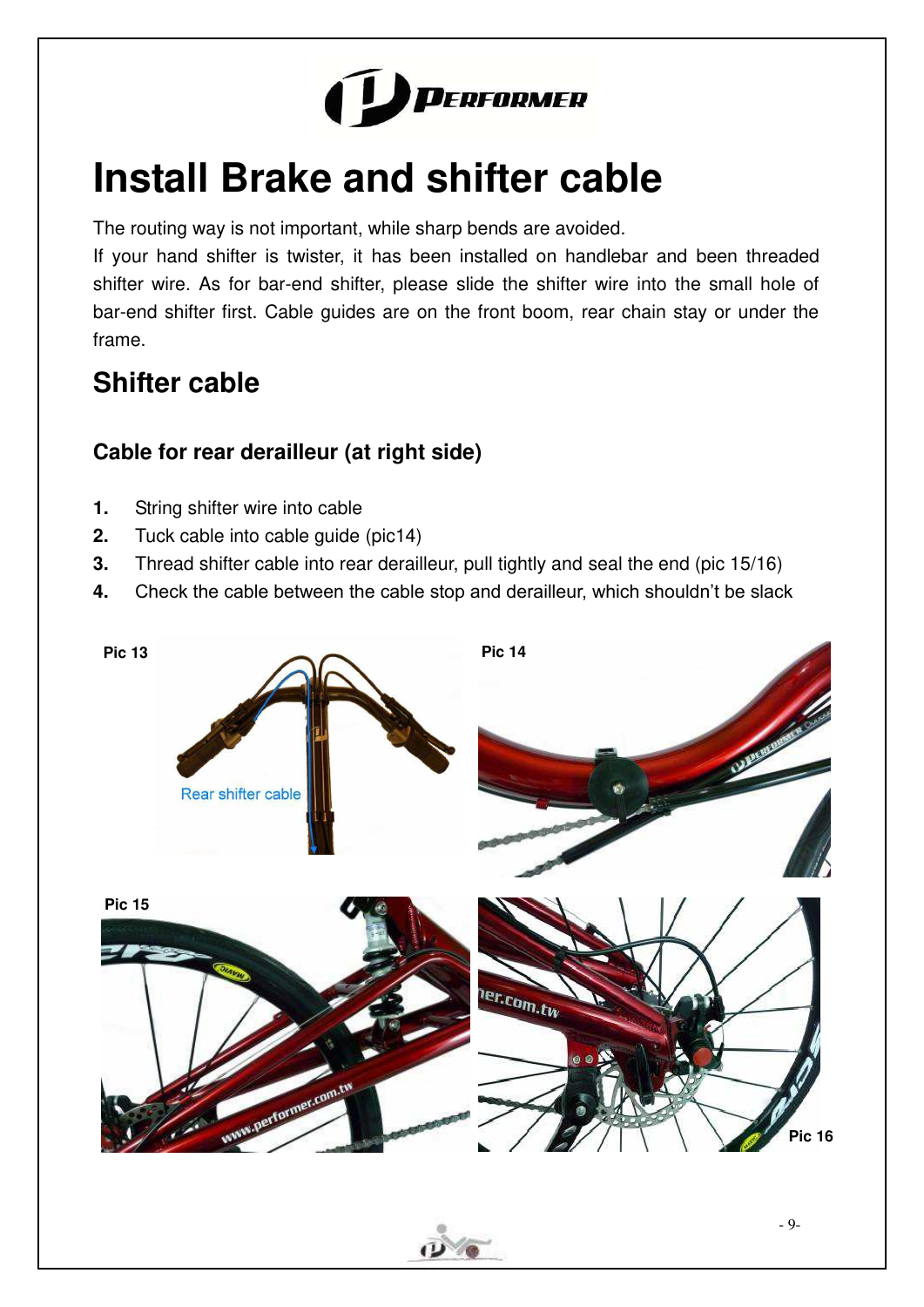

### <span id="page-12-0"></span>**Cable for front derailleur (at left side)**

Repeat the same for the other side



## <span id="page-12-1"></span>**Adjust derailleur**

- **1.** Check whether the chain can shift to the largest and smallest cog.
- **2.** If doesn't work, loosen L/H on rear derailleur.
- **3.** When rear shifter won't go to the largest cog, you need to loosen the L. When it won't shift to the smallest cog, you need to loosen the H.
- **4.** When front shifter won't go to the largest chainring, you need to loosen the H. When it won't shift to the smallest chainring, you need to loosen the L.

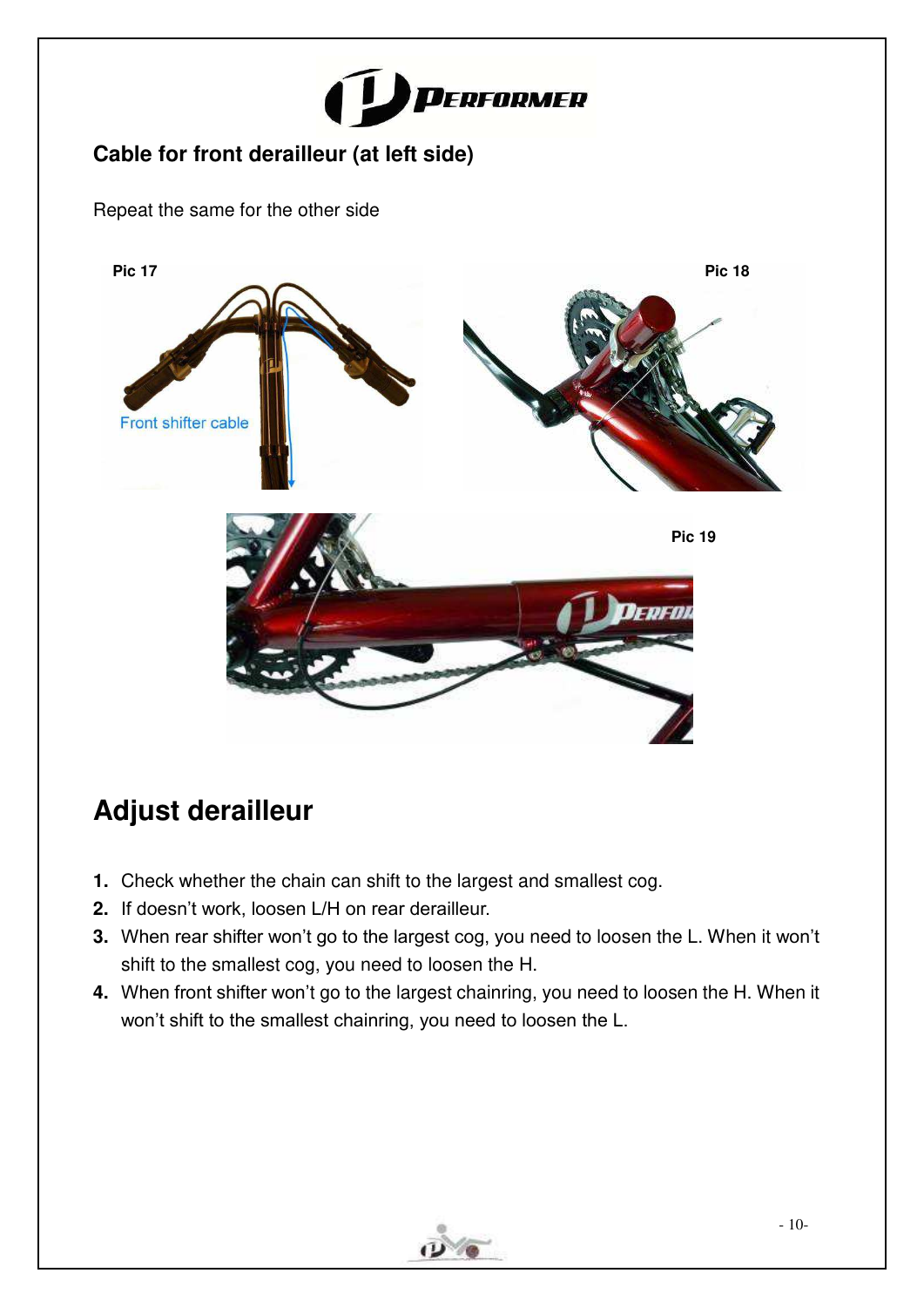

## <span id="page-13-0"></span>**Brake cable**

### <span id="page-13-1"></span>**Rear brake cable (at right side):**

- **1.** Squeeze the brake lever to open it up and place the head of the cable into the lever.
- **2.** String the brake wire into cable. (pic20)
- **3.** Tuck the cable into cable guide. (pic 21/22)
- **4.** Thread brake cable into brake arm.(pic 23)
- **5.** When the wheel starts to drag slightly, adjust the brake pad relief by using the pad adjusting knobs.



### <span id="page-13-2"></span>**Front brake cable (at left side)**

Repeat the same for the other side

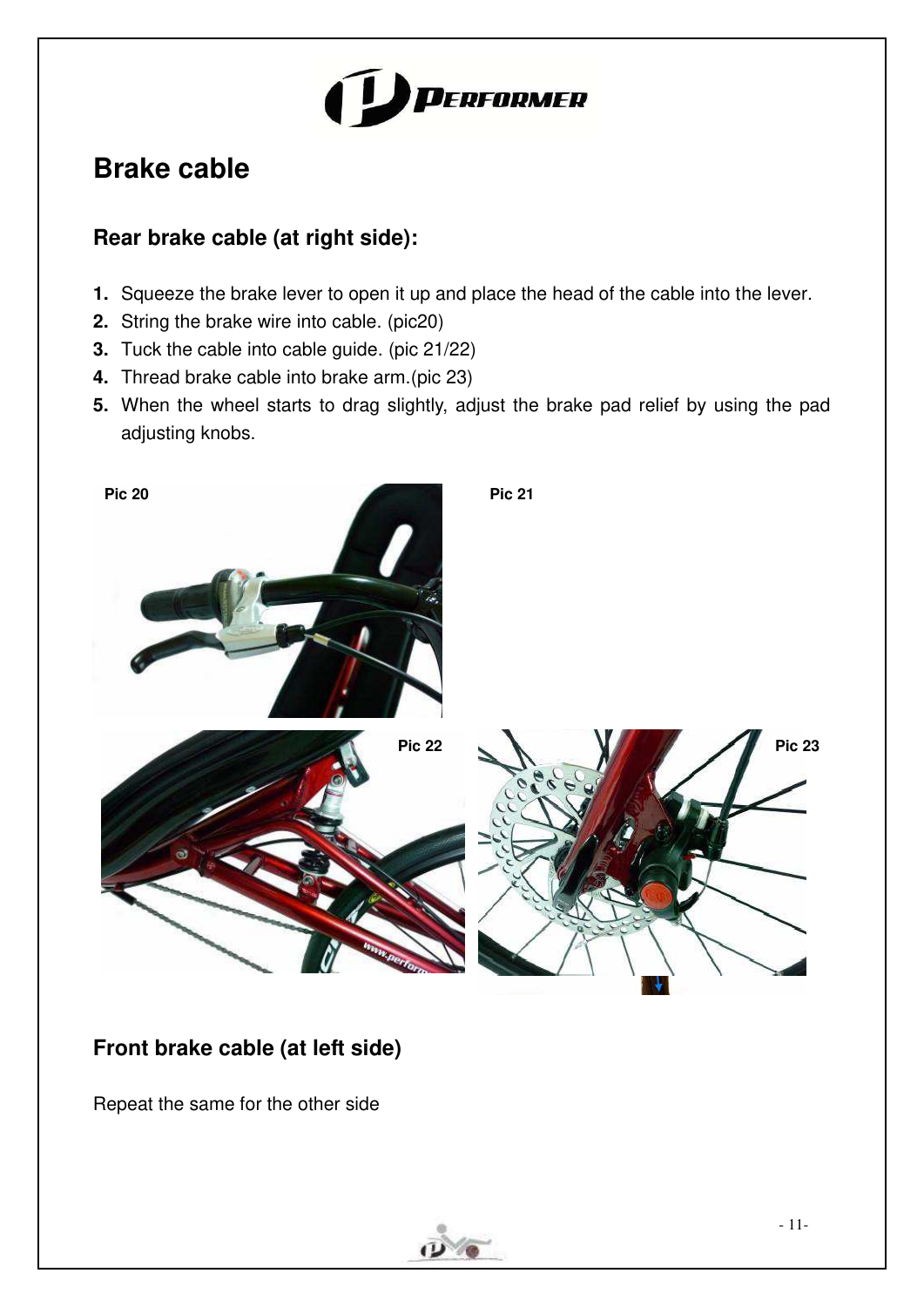

## <span id="page-14-0"></span>**Adjust brake**

Performer recumbent is equipped with disc brake or rim brake. Please read the manual from brake manufacturer.

### **Rim brake**

- 1. Check brake pads, make sure they are aligned on the rim.
- 2. If not, turning the adjusting barrel on rim brake
- 3. Turning spring-tension adjusters to balance brake arms

#### **Disc brake**

- 1. Spin the wheel
- 2. Rotor should run freely in the center of disc brake without any drag.
- 3. If not, turn the adjusting knob clockwise until the rotor is in the center
- 4. Lock the two bolts on disc brake

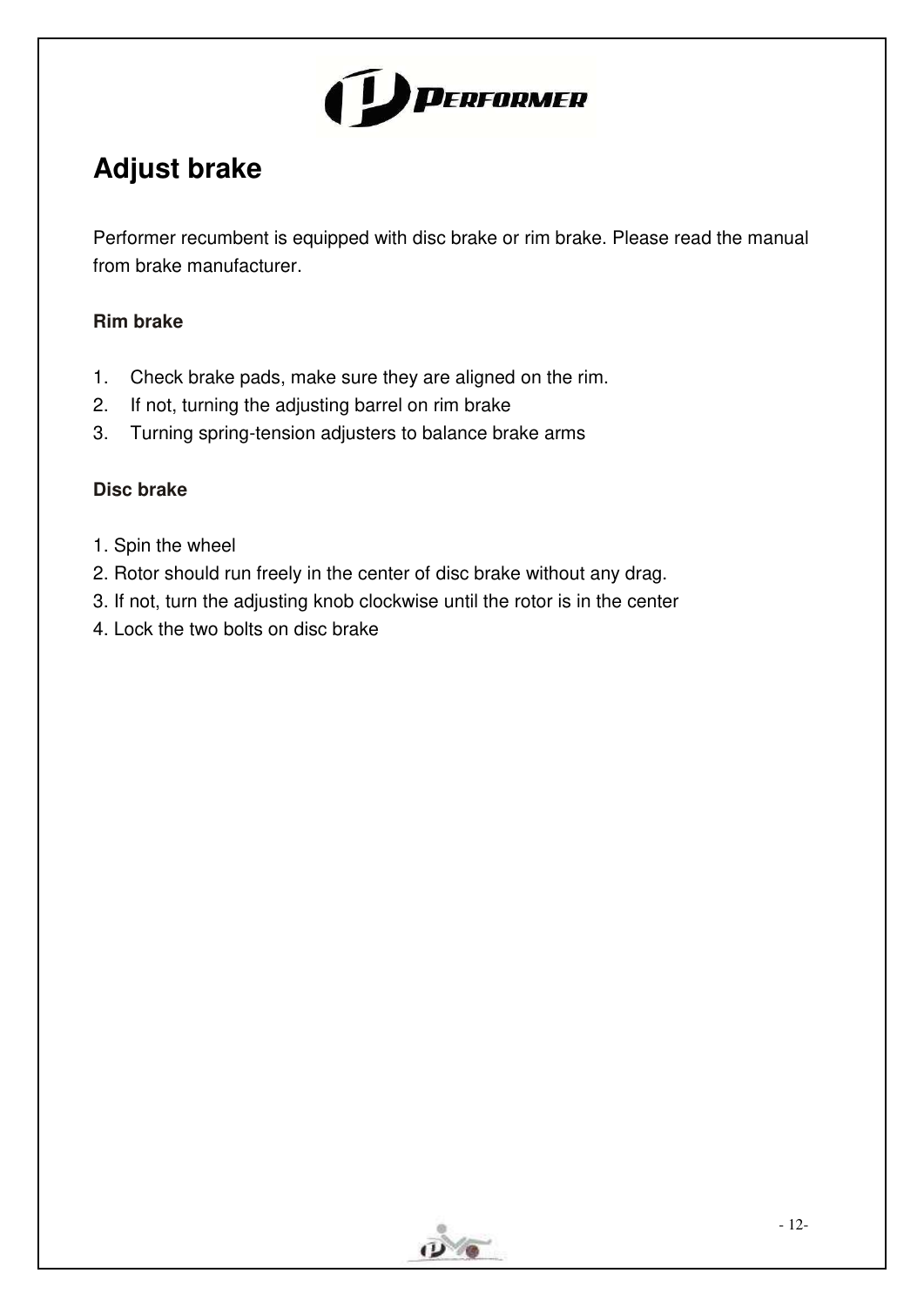

# <span id="page-15-0"></span>**Install pedal**

Grease pedal and screw in right pedal clockwise and left pedal anti-clockwise. Make sure it's tight enough.

# <span id="page-15-1"></span>**Seat**

Install seat onto the seat bracket, once you find your prefer position. Lock seat clamp and headrests tightly. Please make sure the seat is completely tight, otherwise the loosed bolts on FRP seat will break the seat from the bottom after a period of time. Then, stick open cell foam on FRP seat.

# **Guidance for safety use**

- **1.** Inspect your Recumbent before every ride.
- **2.** Tighten every loosening parts
- **3.** Find comfortable seat positions and seat angles for your ride.
- **4.** The tires should be inflated to the pressure indicated on the rim.
- **5.** Replace your tires before they wear out.
- **6.** Be careful to ride in wet weather conditions. Ride slower through corners to avoid skid.
- **7.** Equipped reflectors and a front and rear light to ride at night.